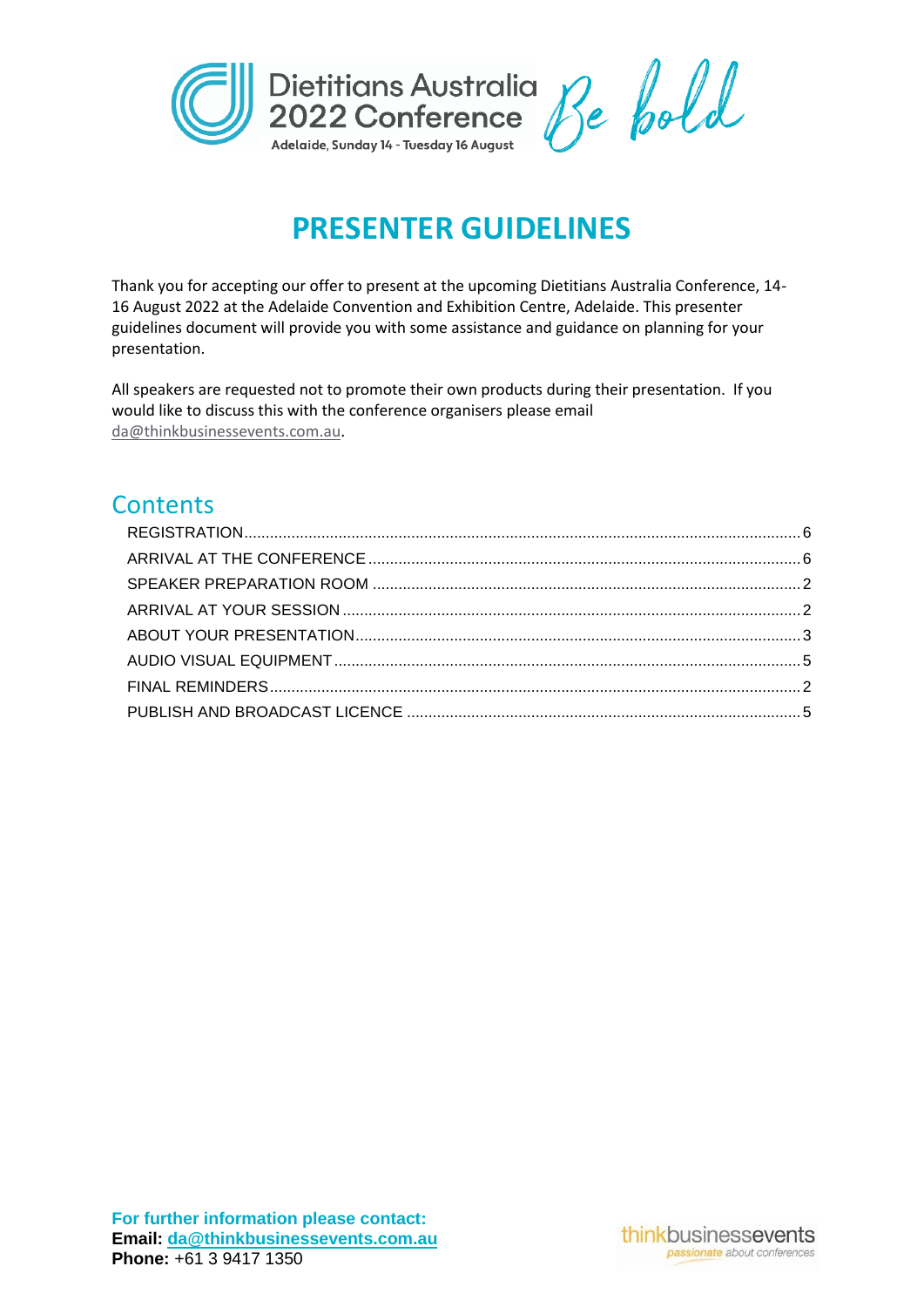

#### **Submit your presentation online prior to the conference**

As a presenter, you are responsible for your own presentation material. We ask that your presentation is submitted prior to the conference via Dropbox by 5:00pm AEDT Friday 5 August**.**

To submit your presentation, please paste the following link in a web browser and drag and drop your files: **<https://www.dropbox.com/request/x1xGWjPoqFQmSZLtclZT>.** You will be able to view & edit your presentation in the Speaker Preparation Room prior to your presentation time.

#### **IMPORTANT: How to name and send your recordings**

Please name your recording in the following format:

FullName\_PresentationDate\_PresentationTime Example: SimoneBouton\_11112020\_1100am

## <span id="page-1-2"></span>**FINAL REMINDERS**

| <b>Task</b>                                                                                                            | Due Date                      |
|------------------------------------------------------------------------------------------------------------------------|-------------------------------|
| Presentation is submitted prior to conference                                                                          | 5.00 pm, Friday 5 August 2022 |
| Any requirements beyond the standard audio-visual<br>equipment, email your request to<br>da@thinkbusinessevents.com.au | 5.00 pm, Friday 15 July 2022  |
|                                                                                                                        |                               |

Please also bring a copy of your presentation on a USB stick to the conference.

# <span id="page-1-0"></span>**SPEAKER PREPARATION ROOM**

All presenters are required to check into the Speaker Preparation Room in the Skyway Foyer at least two hours prior to their session (or the day before) to ensure their presentations, videos and images can be opened, load quickly, and are networked onto the conference AV network.

Presentations will be networked to the rooms; therefore, you need to ensure your presentation is loaded prior to your speaking time. **It will not be possible to use your own laptop or USB for your presentation.** 

An AV technician will be available to assist you to check your presentation, to make any finishing touches, and to run through a final preview.

#### **The Speaker Preparation Room will be open during the following hours:**

| Sunday 14 August 2022  | $7.00am - 5.30pm$     |
|------------------------|-----------------------|
| Monday 15 August 2022  | $7.30$ am $-5.30$ pm  |
| Tuesday 16 August 2022 | $7.30$ am $- 4.30$ pm |

#### <span id="page-1-1"></span>**ARRIVAL AT YOUR SESSION**

We ask that you are in your session room 15 minutes before the scheduled start time of your session. On arrival at the session room, please introduce yourself to your Session Facilitator at the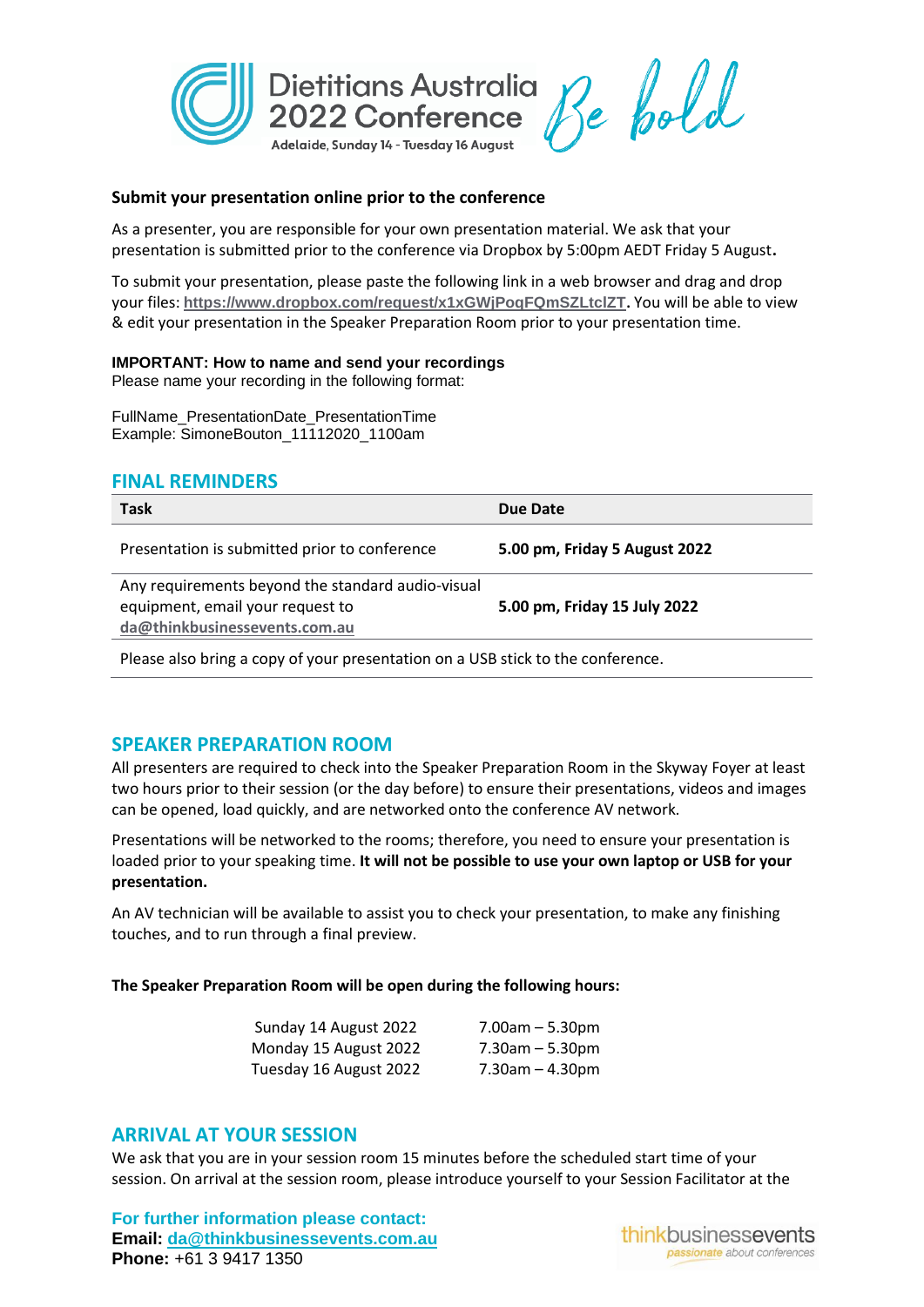

AV desk who will brief you on any last-minute details.

You may also want to:

- Discuss how and when to distribute handouts (if you have brought them with you)
- Update the chair on your bio if it has changed before your submission
- Learn how to use the AV equipment
- Discuss how Q&A and discussion time will be managed

Your presentation submitted will have already been forwarded to your session room. Please take your seat either in the allocated reserved seating at the front of the room or on stage if part of a panel discussion.

# <span id="page-2-0"></span>**ABOUT YOUR PRESENTATION**

#### **Preparing your presentation**

Please read below for additional instructions regarding the formatting of your presentation.

- The conference audio visual will use Microsoft Office PowerPoint.
- The aspect ratio of the PowerPoint presentation should be **16:9**.
	- o To change the standard set up of your PowerPoint presentation please follow these instructions:
	- o Click on the Design tab at the top of the PowerPoint document
	- $\circ$  Select the first option of Page Setup which will bring a pop-up box on the screen
	- o Use the drop-down box to select 16:9 ratio.
- If your presentation was created on a MAC and converted to run on a PC, you must convert your files (eg. Quicktime etc) to AVI or WMV files. Please test it before you come to the Conference.

Make sure that the hyperlinks still function. Avoid using a rewritable CD (CD-WR).

- Any video clips within your presentation are to be in either AVI or WMV format playable in PowerPoint. Please check that the video has been tested before the presentation to ensure it loads quickly enough during the presentation.
- As presentations will be screening from a computer via a projector, presentations with large file sizes or photographs should have the photos compressed to 96dpi for screen/web. This will decrease the file size without affecting the image quality. This feature is available within PowerPoint in the picture tool bar.
- Be sure to save the multimedia files on the same memory storage device as your presentation. If the media file does not accompany the PowerPoint presentation file, the equipment will not allow the media file to play.
- Please ensure that you have permission to use all images used within your presentation.

If your presentation contains any images, movie files or sound, please ensure that you embed these files into your presentation. We would also suggest you bring these files with you as a precaution in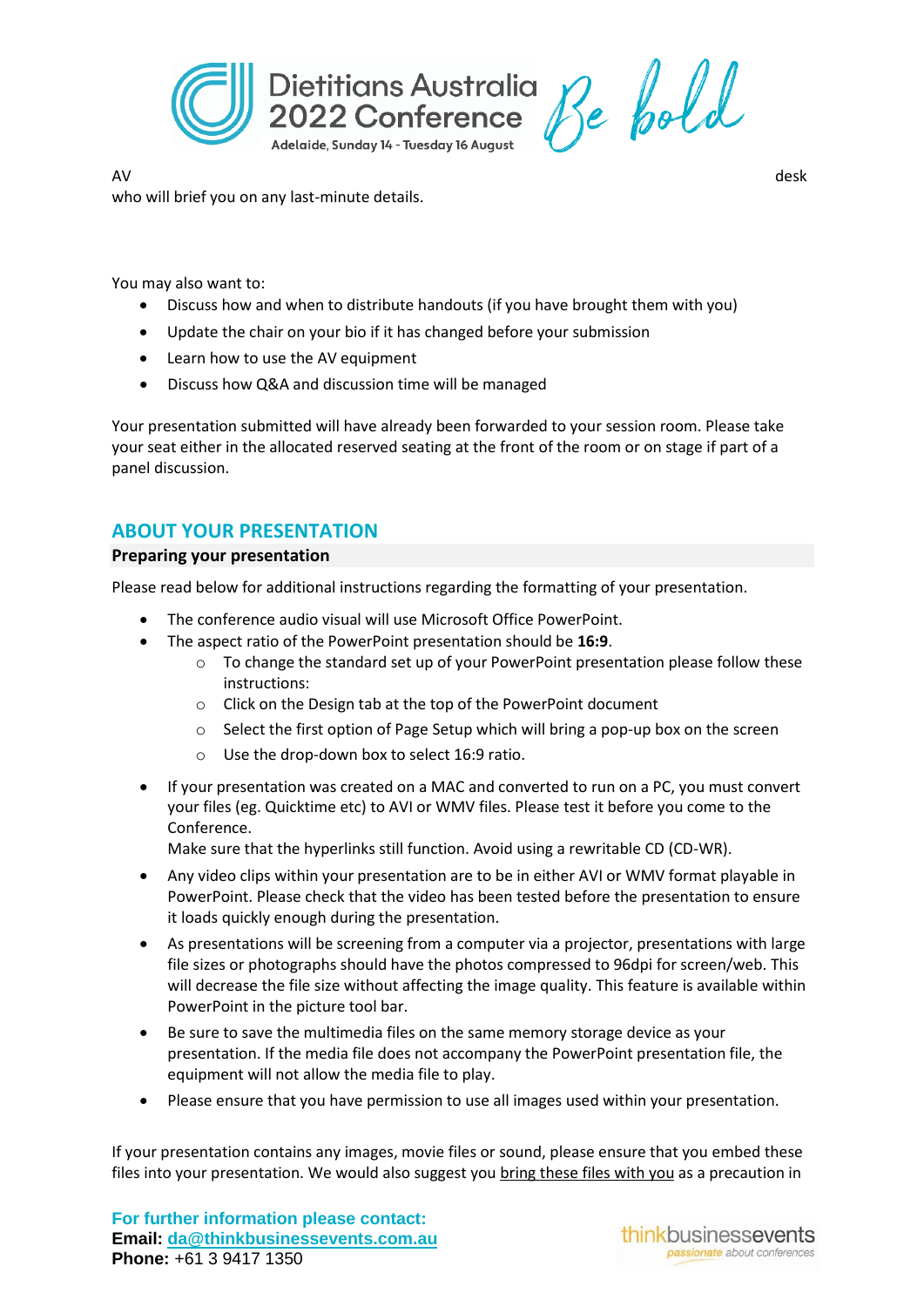

the

event of problems when checking the compatibility of your presentation with the audio-visual technicians in the Speaker Preparation Room.

#### **Font size and colour**

Please use large fonts to ensure all participants can read the presentations on the screen. We recommend:

- Headers at Arial 32 point
- Text Arial 24 Point

Depending on the background colour of your slides, please use an appropriate text colour. We prefer black text, however white text is better suited to some darker backgrounds. The main goal is to obtain contrast between light and dark not between colours.

Background colours should be DARK, i.e. **black**, **dark blue**, very **dark green**, very **dark purples** with LIGHT type or vice versa.

**RED** should be avoided unless used boldly on a light background. If red is the background, use mainly clear (white) bold type. Thin red lines on graphs or small red printing against dark backgrounds should be avoided at all times. The human eye is unable to focus clearly on red.

#### **Tips for accessible presentation slides**

- **Avoid too much text on each slide.**
- **Use an easy-to-read font face.** Don't use fancy fonts that are difficult to read.
- **Use built-in slide layouts correctly** to ensure that your files have correctly-structured headings and lists, proper reading order, etc.
- **Use good colour contrast.** Avoid poor contrast between background and text. Some people print out slide handouts in black and white, so a strong light/dark contrast is essential.
- **Avoid blank lines.** Instead of creating spacing between paragraphs by inserting blank lines, use the line spacing option to insert space.
- **Avoid complex tables** if possible (e.g. tables with multiple rows of column headers). Consider separating complex tables into multiple single tables.
- **Avoid text boxes.** Do not insert text boxes on blank slides. If built-in slide layouts are available in the presentation software you are using add content to the text boxes contained in the built-in layouts.
- **Provide captions and text transcript for multimedia content.** When presentations contain video or audio content, captions and text transcript must be provided.
- **Avoid slide transitions and text animations.** Don't use transitions between slides and elements in each slide (e.g., bullets in a list flying onto the screen). These can be distracting to users with disabilities.
- **Give each slide a title.** Make sure every slide includes a descriptive title.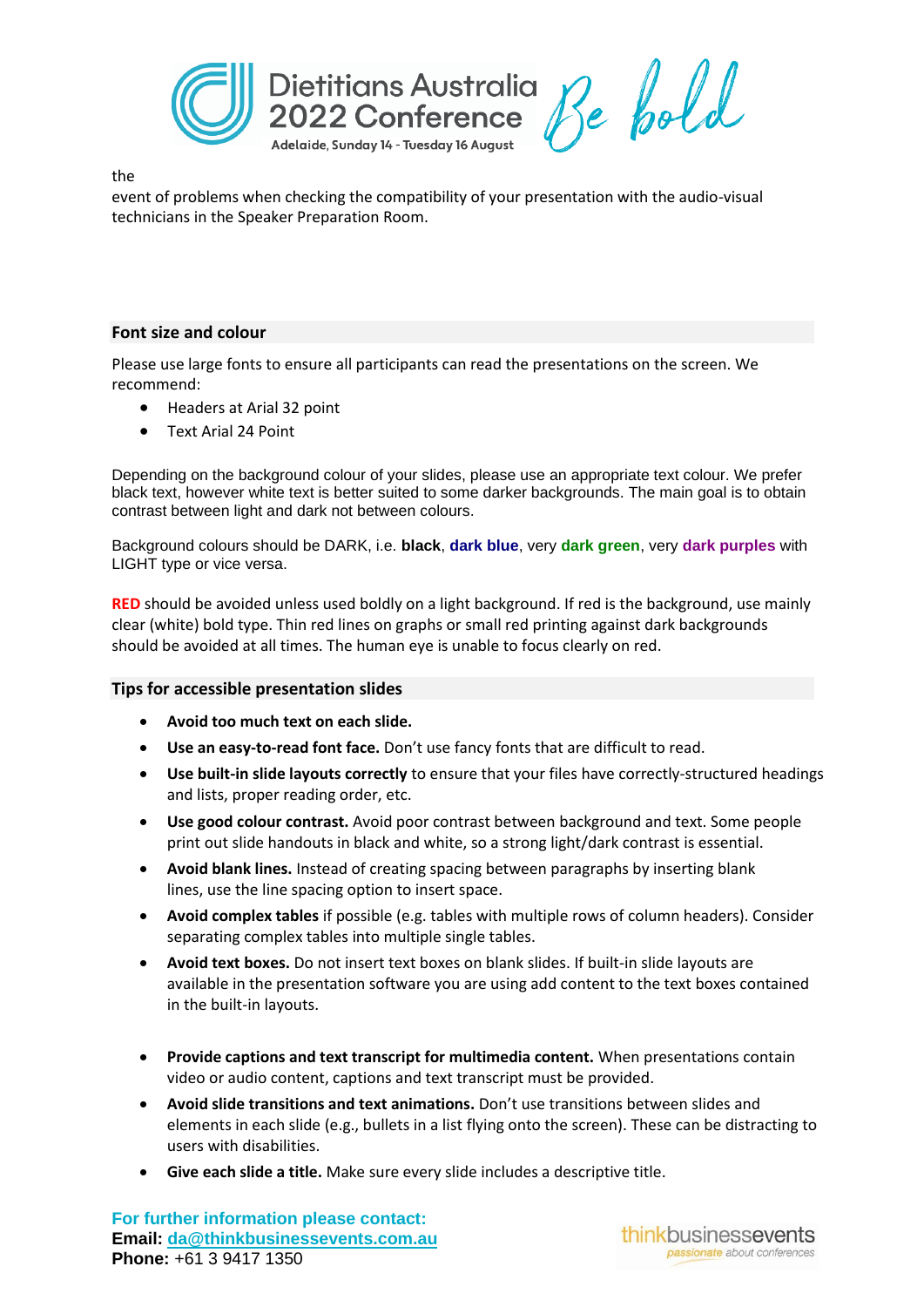

## **Tips for presentation delivery**

When preparing and delivering your session, remember the following:

- Use simple language that is clear and direct. Avoid cliché and unnecessary jargon.
- Use multiple communication methods for different learning styles, for example use a mixture of verbal communication and supporting pictures and diagrams.
- Describe pertinent parts of graphics, videos, and other visuals. Describe them to the extent needed to understand the presentation. (You usually do not need to describe decorative images.)
- Discuss displayed text. This does not mean that you have to read the slide exactly as it is, it just means that you discuss the visual information in what you say.
- Make text and important visuals big enough to be read even from the back of the room. This includes graphics on slides, videos, posters, and other non-electronic material.

#### **Presentation length**

Your presentation time has been advised to you in your initial acceptance email along with the session you are presenting within.

Please ensure that your presentation does not go over your allocated time, as every minute that you go over your presentation time is a minute less for presenters later in the program. We ask all presenters to be respectful towards fellow session presenters.

**Please note that we will publish your slides post-conference unless advised otherwise. Please email [da@thinkbusinessevents.com.au](mailto:da@thinkbusinessevents.com.au) if you do not wish your slides to be published.**

# <span id="page-4-0"></span>**AUDIO VISUAL EQUIPMENT**

Unless otherwise requested, each session room will be set up with theatre style seating. Lectern, clicker and data projection equipment will be included as standard AV in all session rooms.

Each presenter is responsible for advancing their own slides during their presentation.

If you have requirements beyond the standard audio-visual equipment provided, please email your request to **[da@thinkbusinessevents.com.au](mailto:da@thinkbusinessevents.com.au) by 5.00 pm, Friday 15 July 2022.** Requests cannot be guaranteed and will not be considered after this date.

# <span id="page-4-1"></span>**PUBLISH AND BROADCAST LICENCE**

**By agreeing to present at the Dietitians Australia 2022 Conference:**

• I promise that the content of my presentation is my original work. If Third Party Material is used, I promise it does not and will not breach any existing Intellectual Property or a third party's Intellectual Property or Moral Rights.